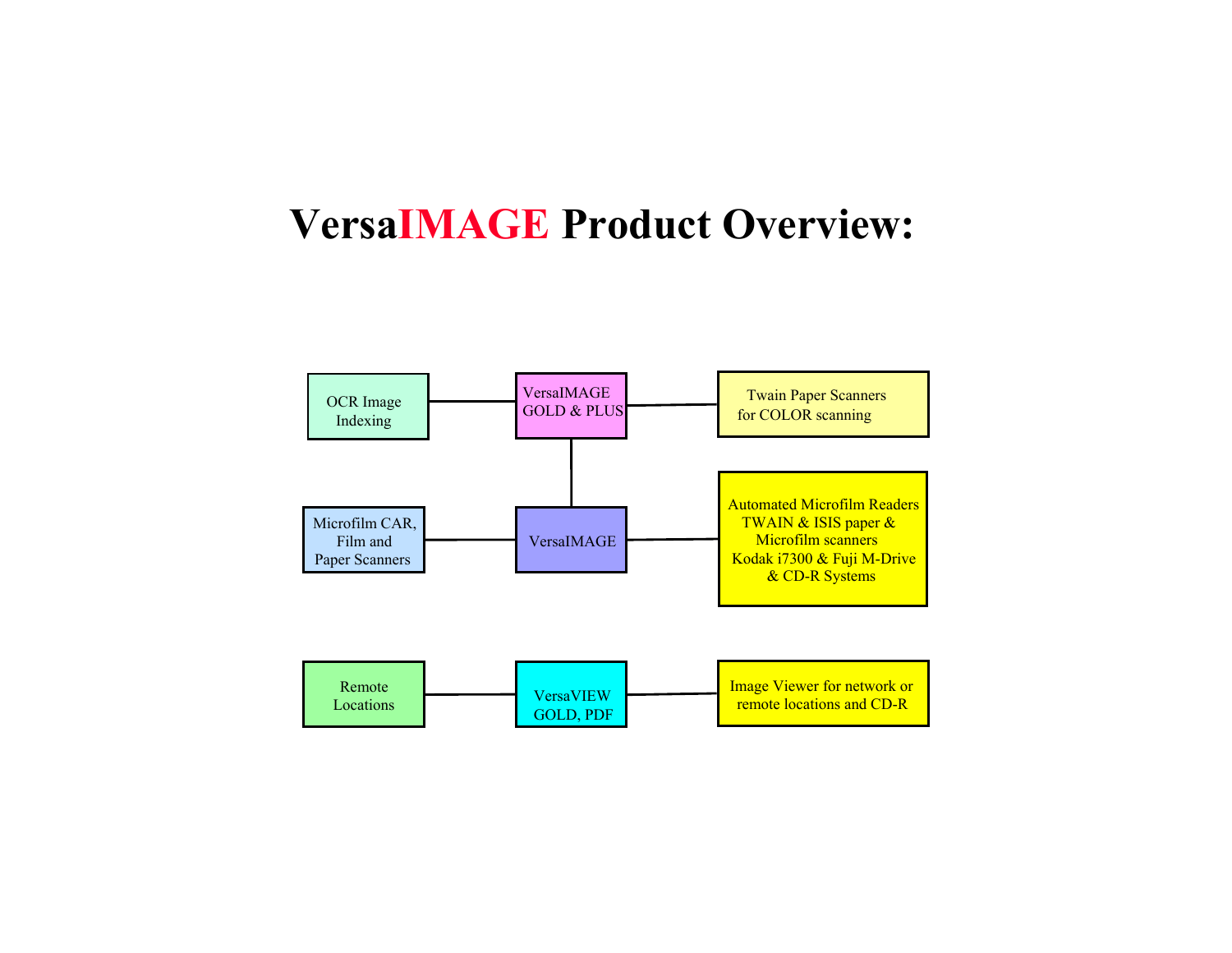#### **The VersaIMAGE-GOLD Edition**

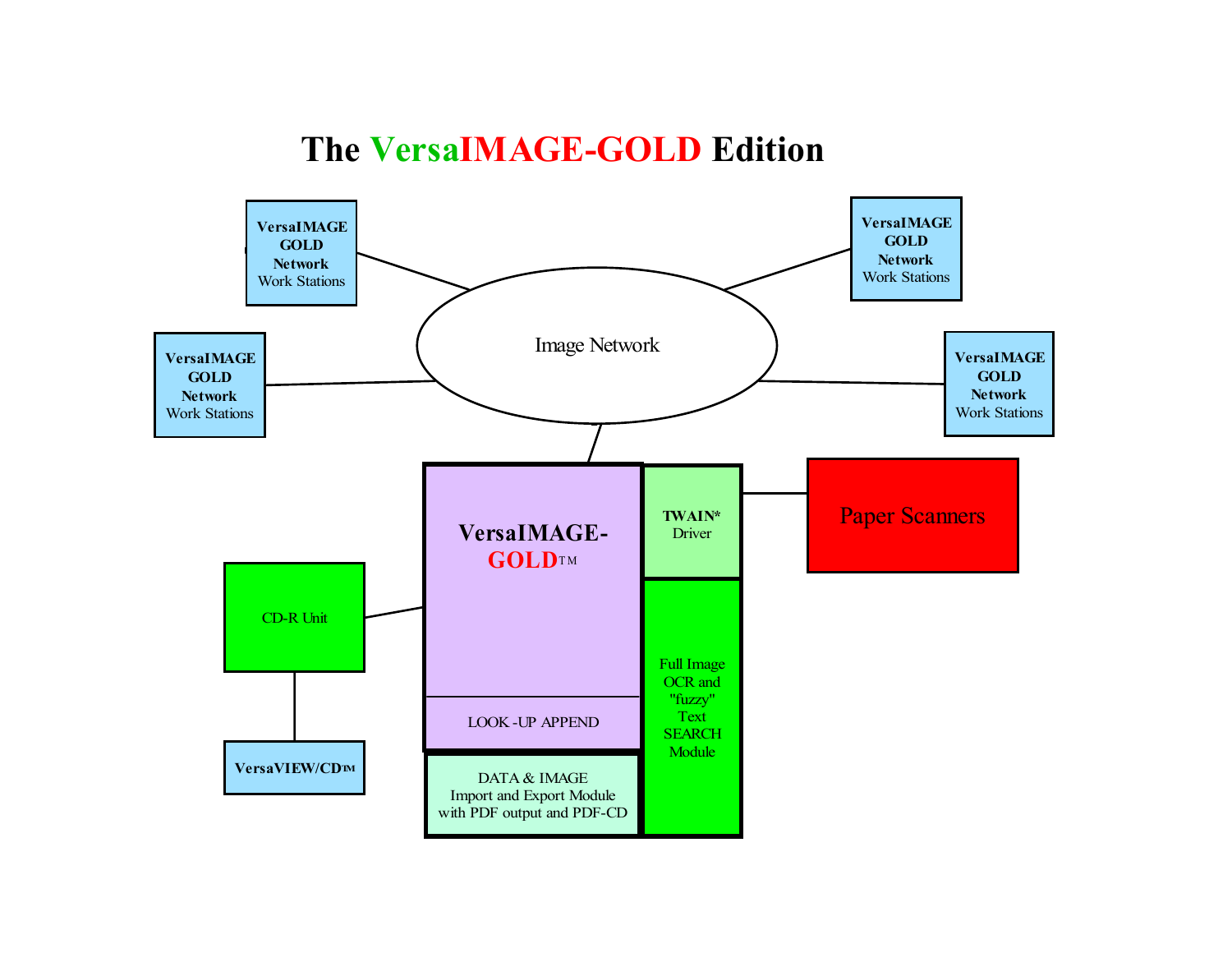## VersaIMAGE-GOLD

#### **VersaIMAGE-GOLD** ™

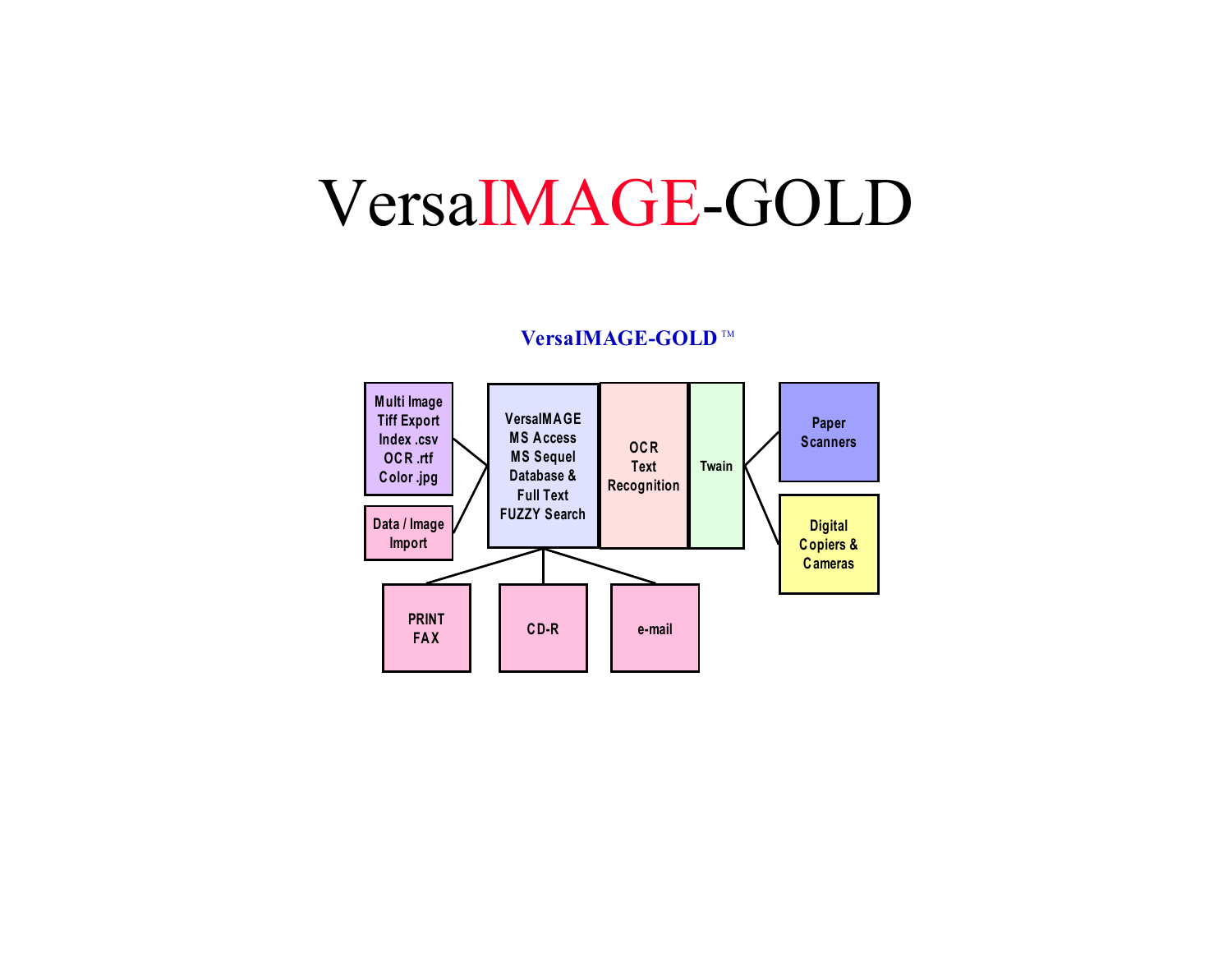## VersaIMAGE-GOLD

 $\mathbf{VersaIMAGE\text{-}GOLD}^{\mathbb{M}}$  with  $\mathbf{Versa}$  e-DOC Archiver  $\mathbb{M}$  Module

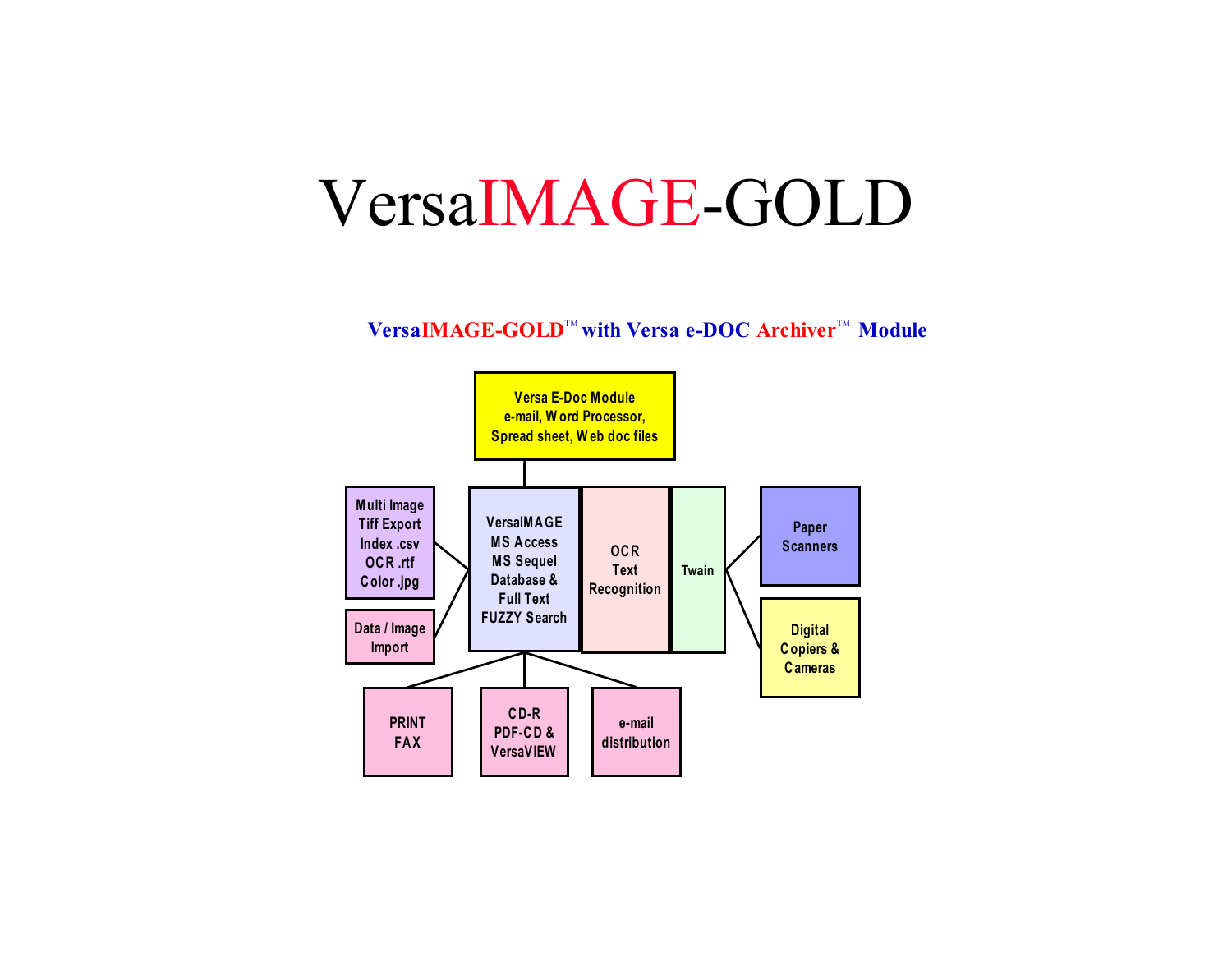#### **The VersaIMAGE-GOLD/PLUS Edition**

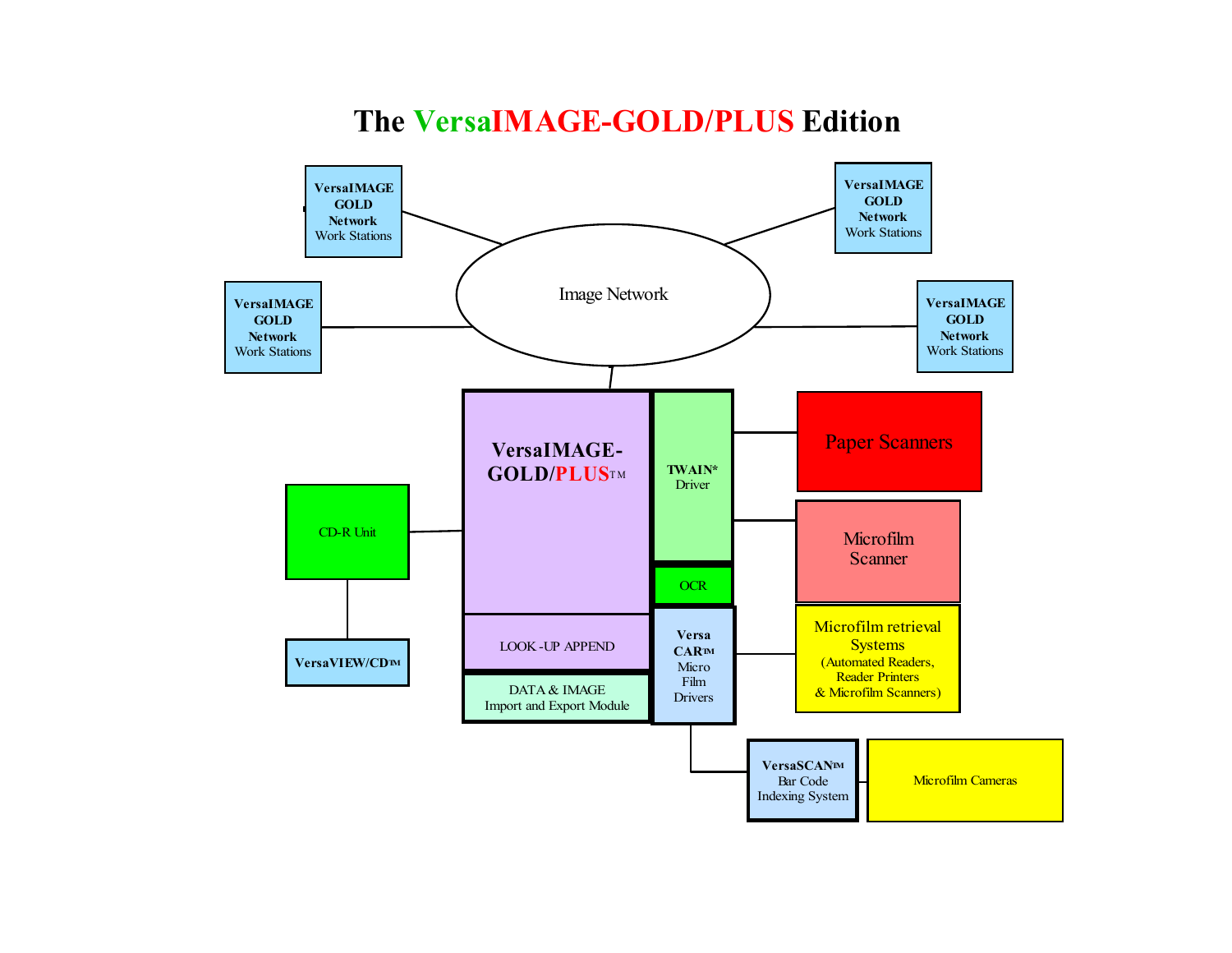## VersaIMAGE-**GOLD**Feature / Benefits

- •Includes all VersaIMAGE for Windows features
- • Full Image OCR Module (licensed separately) allows full image Text Search of ALL images!
- • Contains IMAGE Input module for TWAIN compatible PAPER **SCANNERS**
- • Extensive, easy to use DATA and IMAGE IMPORT and EXPORT (also PDF output!)
- $\bullet$ Single Folder or Batch process scanning modes
- $\bullet$ Handles Single or Multi-Image TIFF Images and Folder Files
- $\bullet$ Easy IMAGE to DATA APPEND module
- •Expanded Quality Control, IMAGE Edit and RE-SCAN management
- $\bullet$  Allows for post-indexing of images within folders and thumbnail display feature
- $\bullet$  Recognizes VersaIMAGE FILE SEPARATOR cards for automatic file folder generation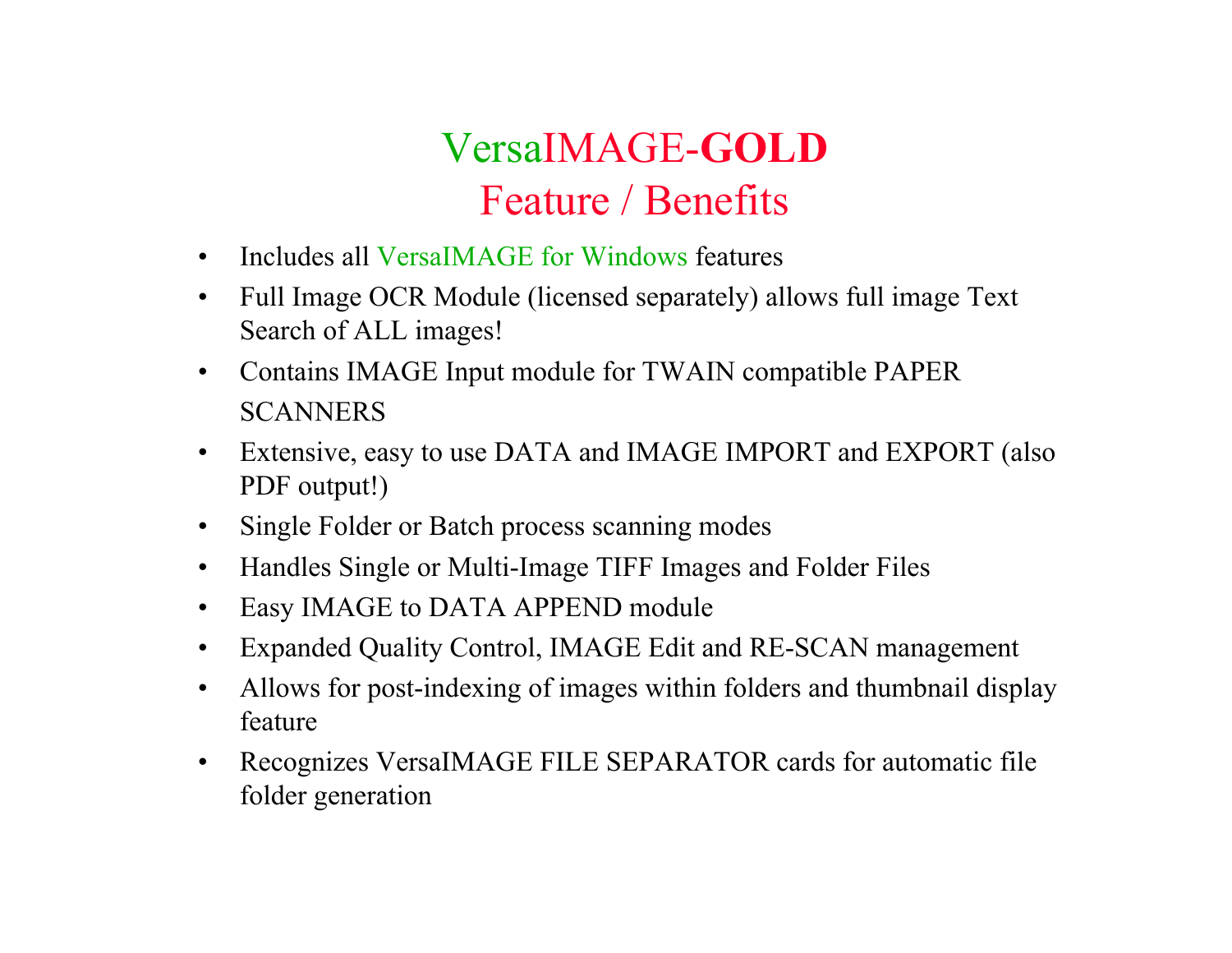### VersaIMAGE-**GOLD**  Feature / Benefits

- $\bullet$  Easy to use IMAGE EDIT features
	- Crop, Zoom, Rotate, De-skew & Character enhancement
- $\bullet$  Multiple Data Entry/indexing modes
	- ( from IMAGE Zoom Zones, from imported images via look-up append, index from bar codes, etc.)
- •Optional BAR CODE and OCR recognition from multiple Image zones
- $\bullet$ Fuzzy text search capability for OCR and typing errors!
- $\bullet$ Single and multiple thumbnail IMAGE DISPLAY
- $\bullet$ Database fully compatible with VersaCAR and VersaIMAGE-32
- •Upgradeable to VersaIMAGE-GOLD/PLUS
- $\bullet$  Can be used with Versa e-Doc Archiver Module (converts electronic docs and e-mail to archive quality Tiff images automatically)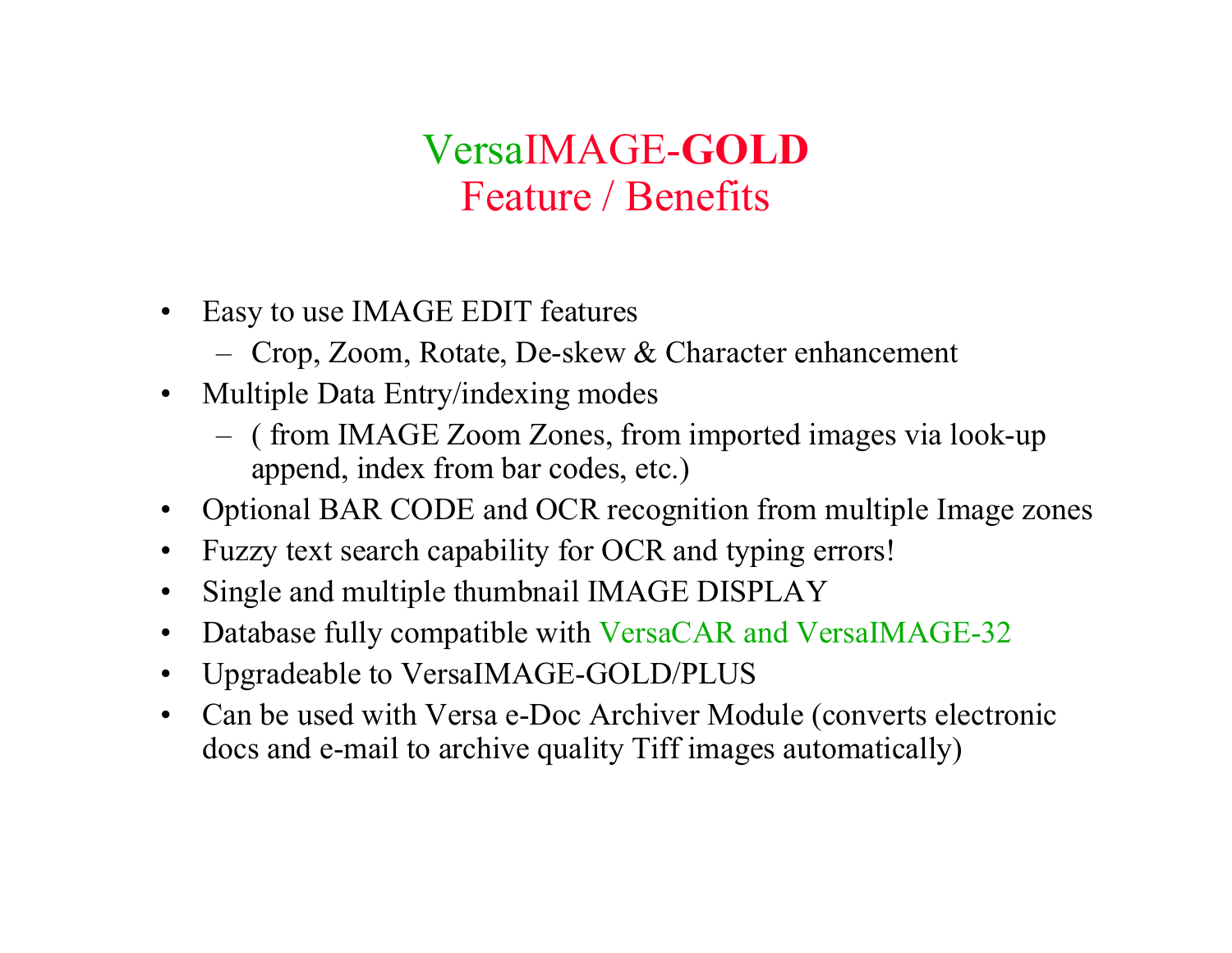## VersaIMAGEIMAGE APPEND Feature

## Import IMAGES from:

- Paper Scanners & Microfilm Scanners
- $\bullet$ Other Imaging Systems

Matches key field with Data imported from:

- Mainframes & Minicomputers
- PC's
- $\bullet$  Other data carriers, floppies, tapes, etc. Append images to all data automatically!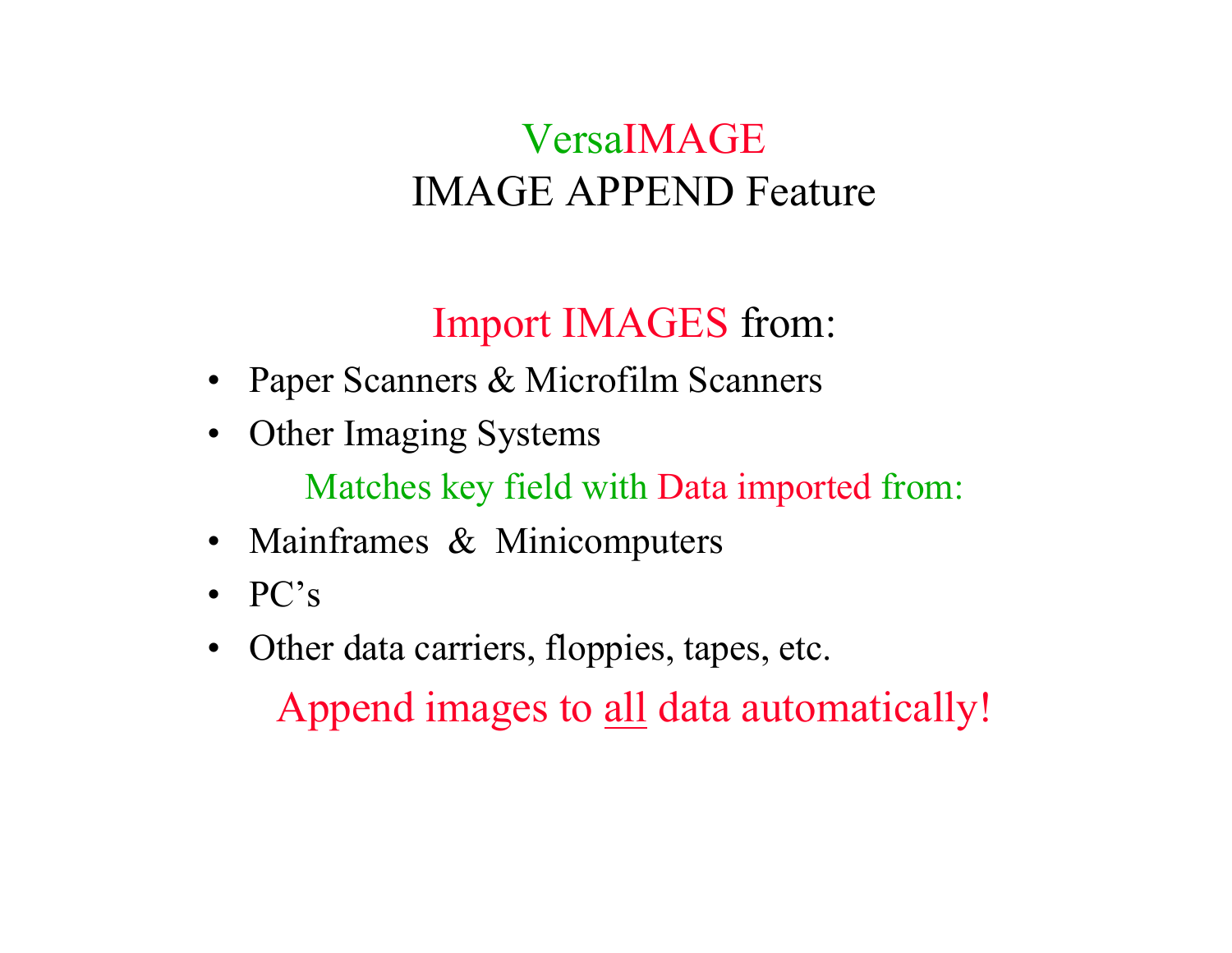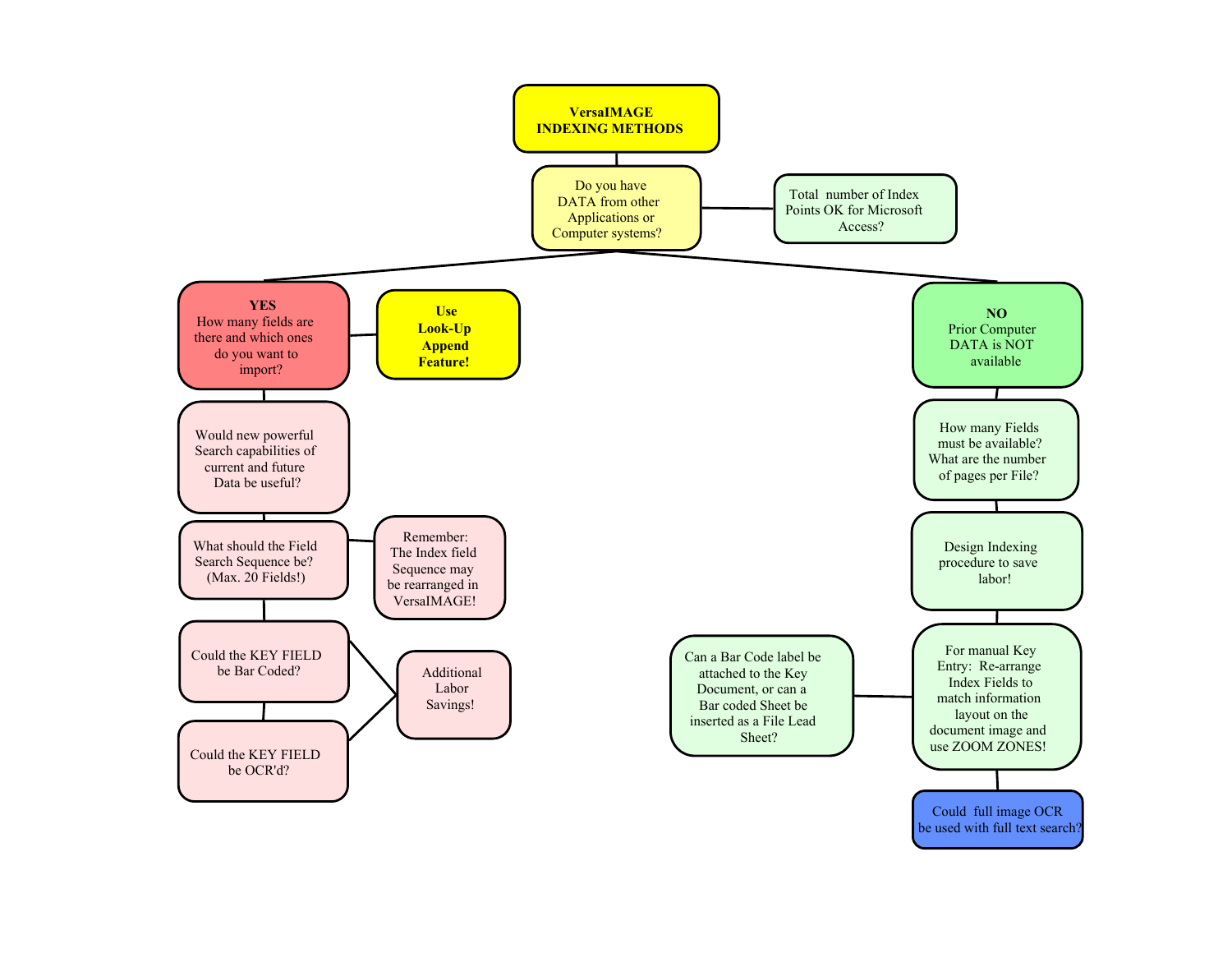#### **VersaIMAGE LOOK-UP APPEND MODULE**

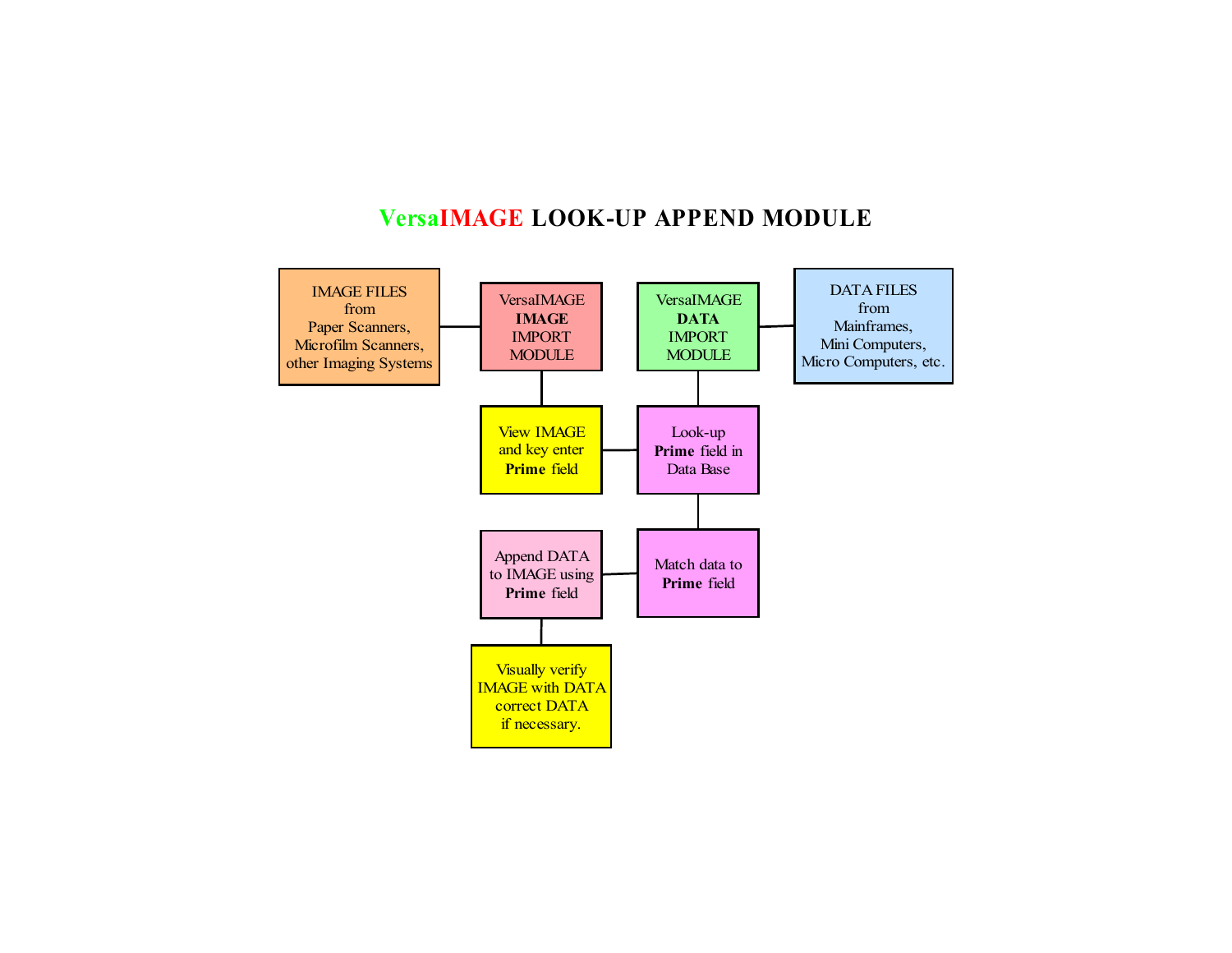### VersaIMAGE-**GOLD**

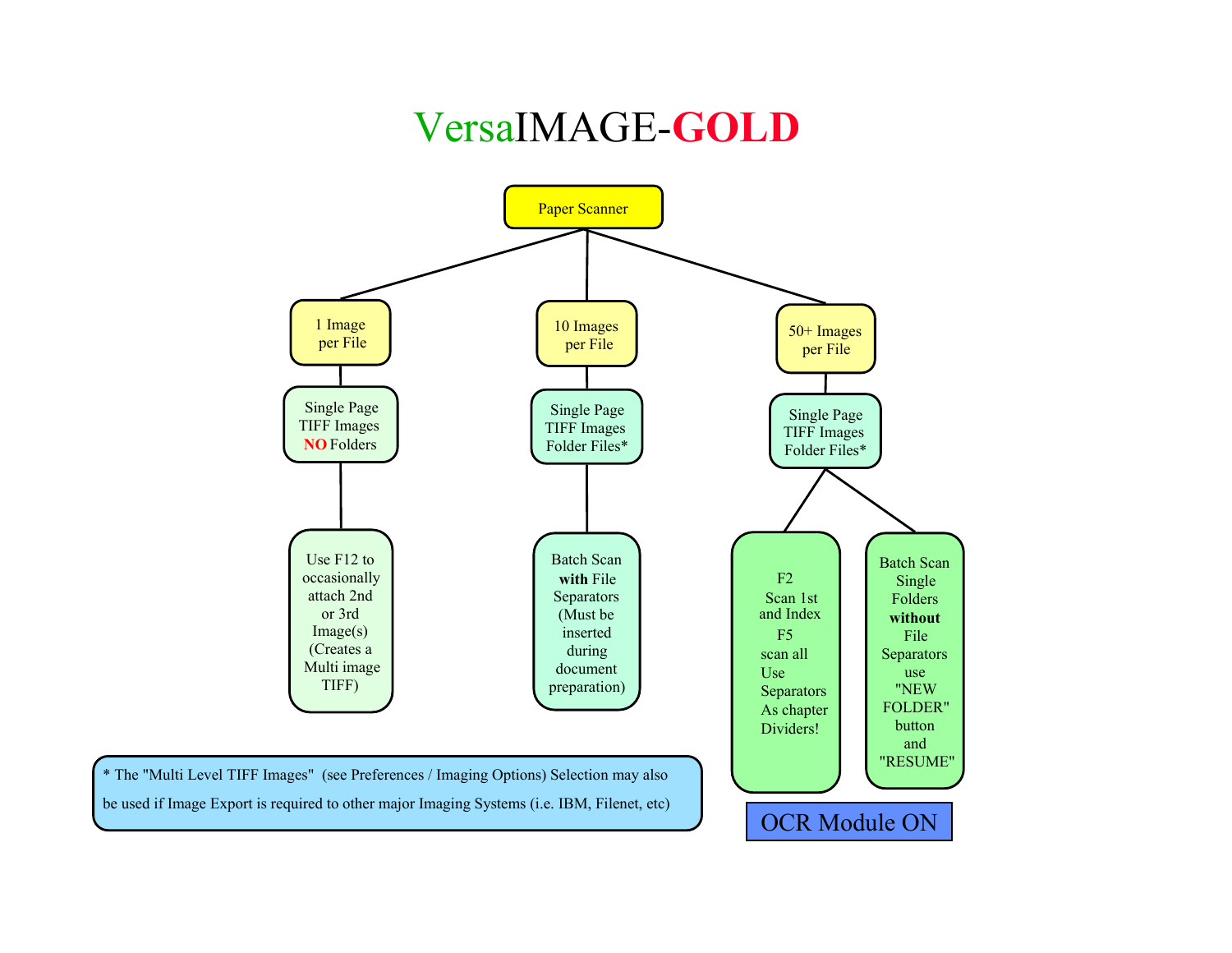#### **INDEX FOLDER and SCAN**

(NOT BATCH FORMAT F2/F5)

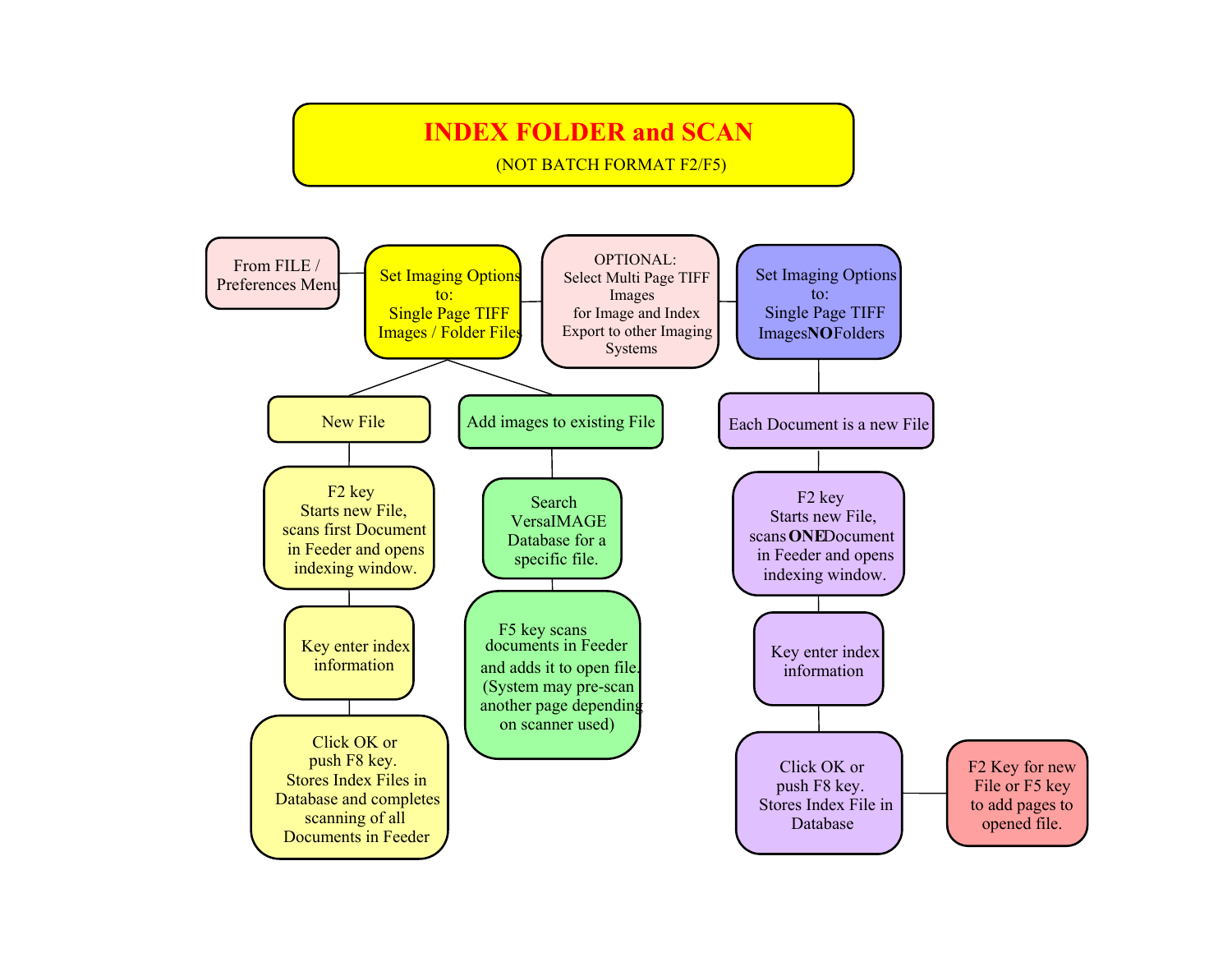#### **PRODUCTION BATCH SCANNING**

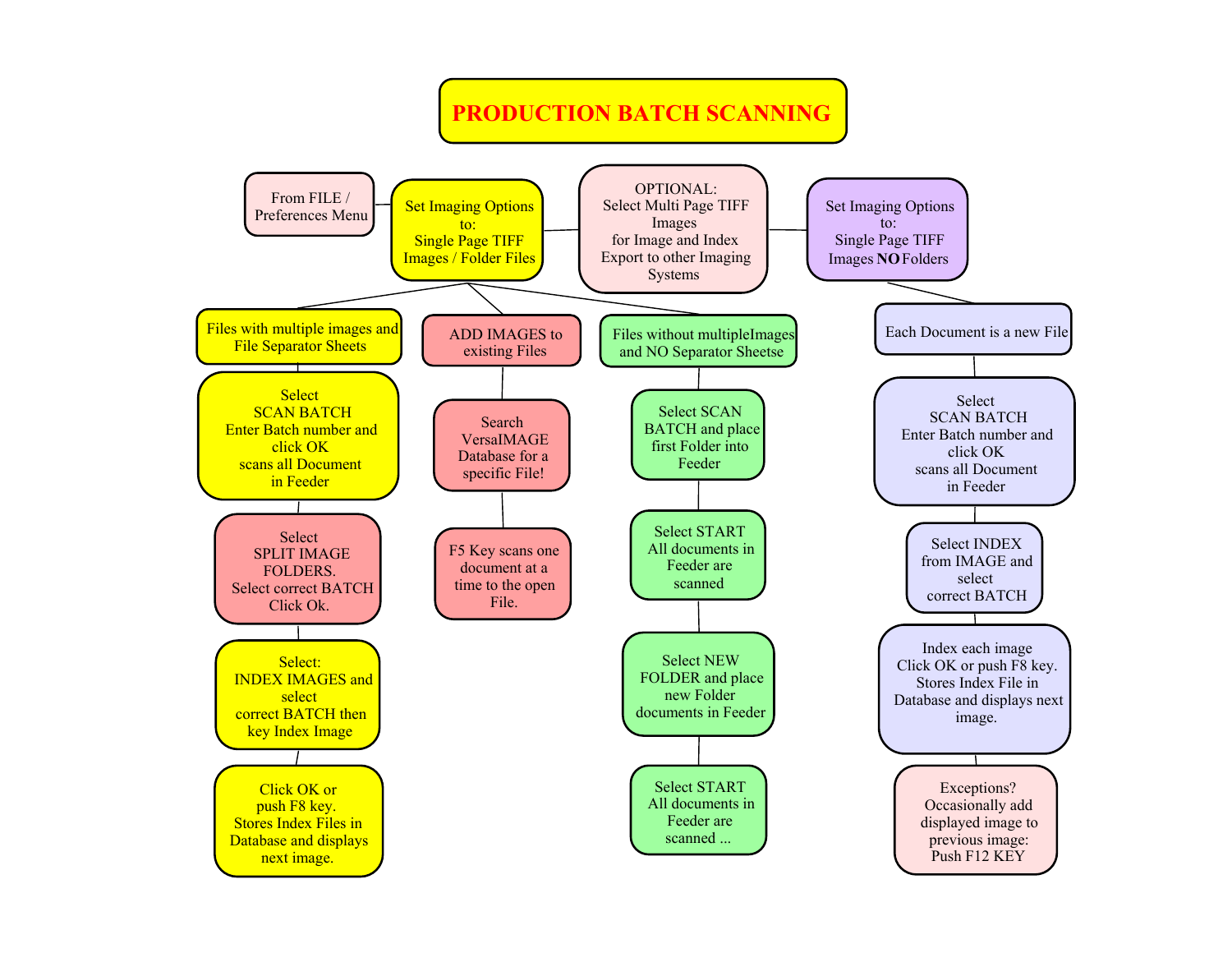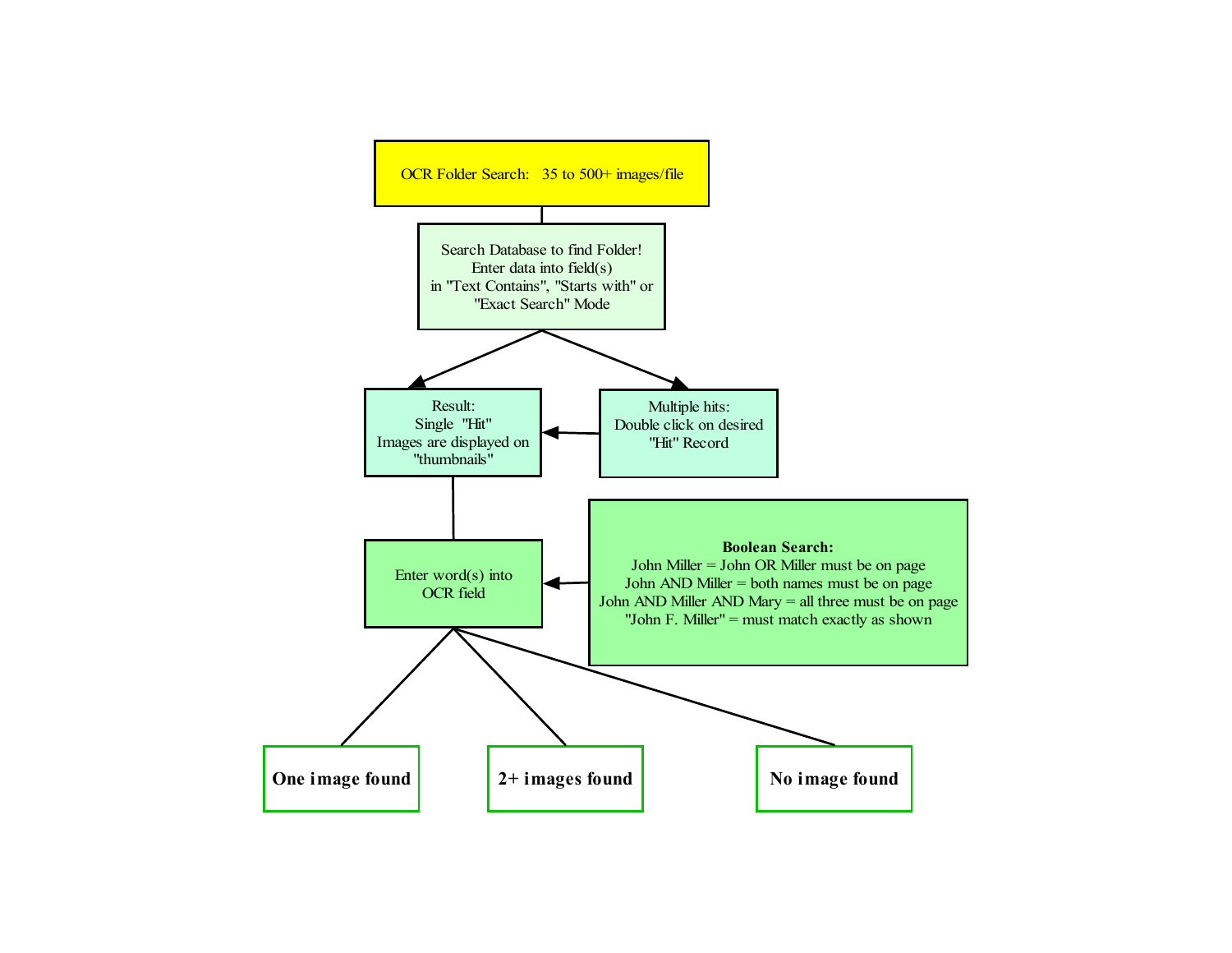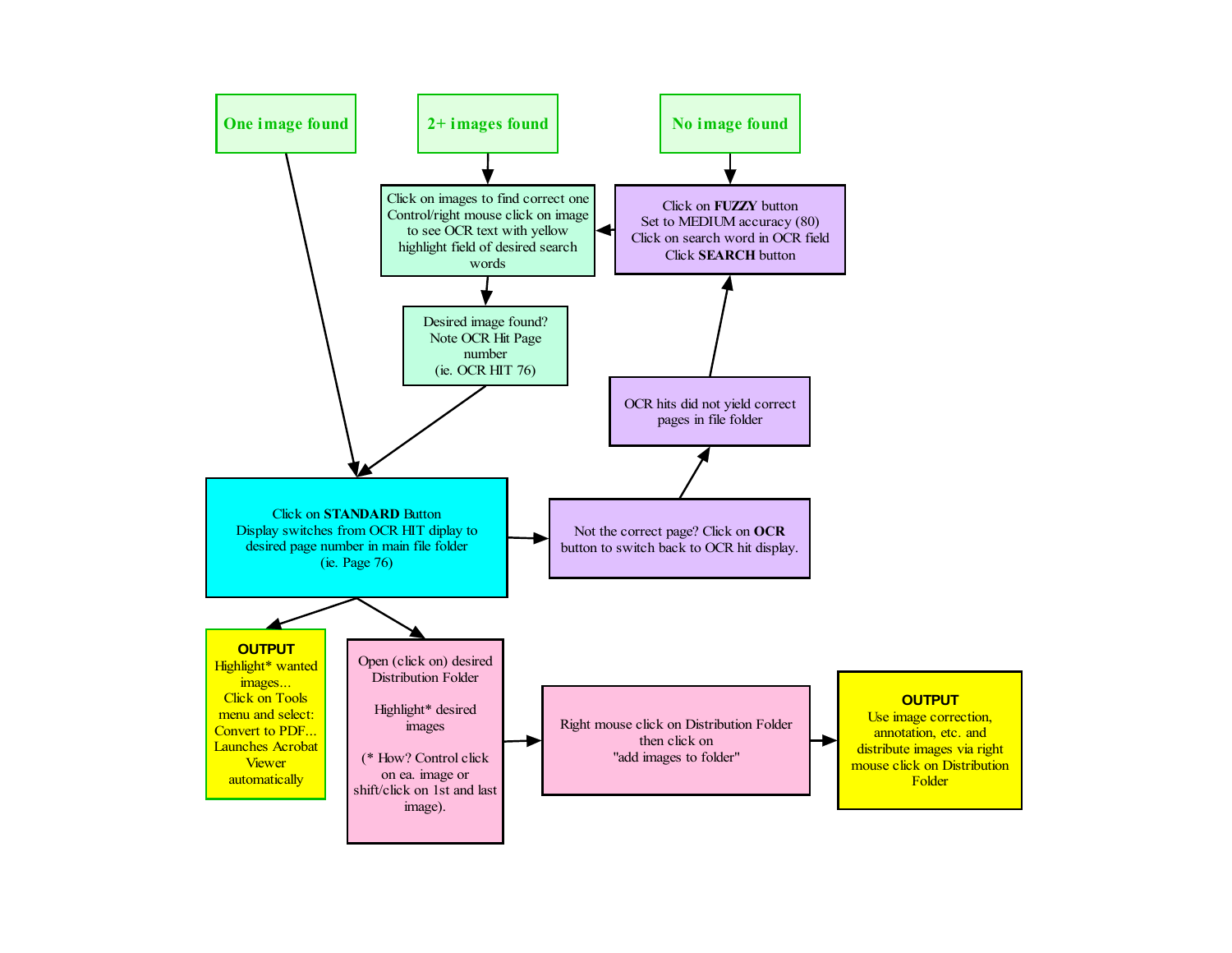## VersaView

**VersaIMAGE with CD Output capabilities and Remote User VersaVIEW Software**

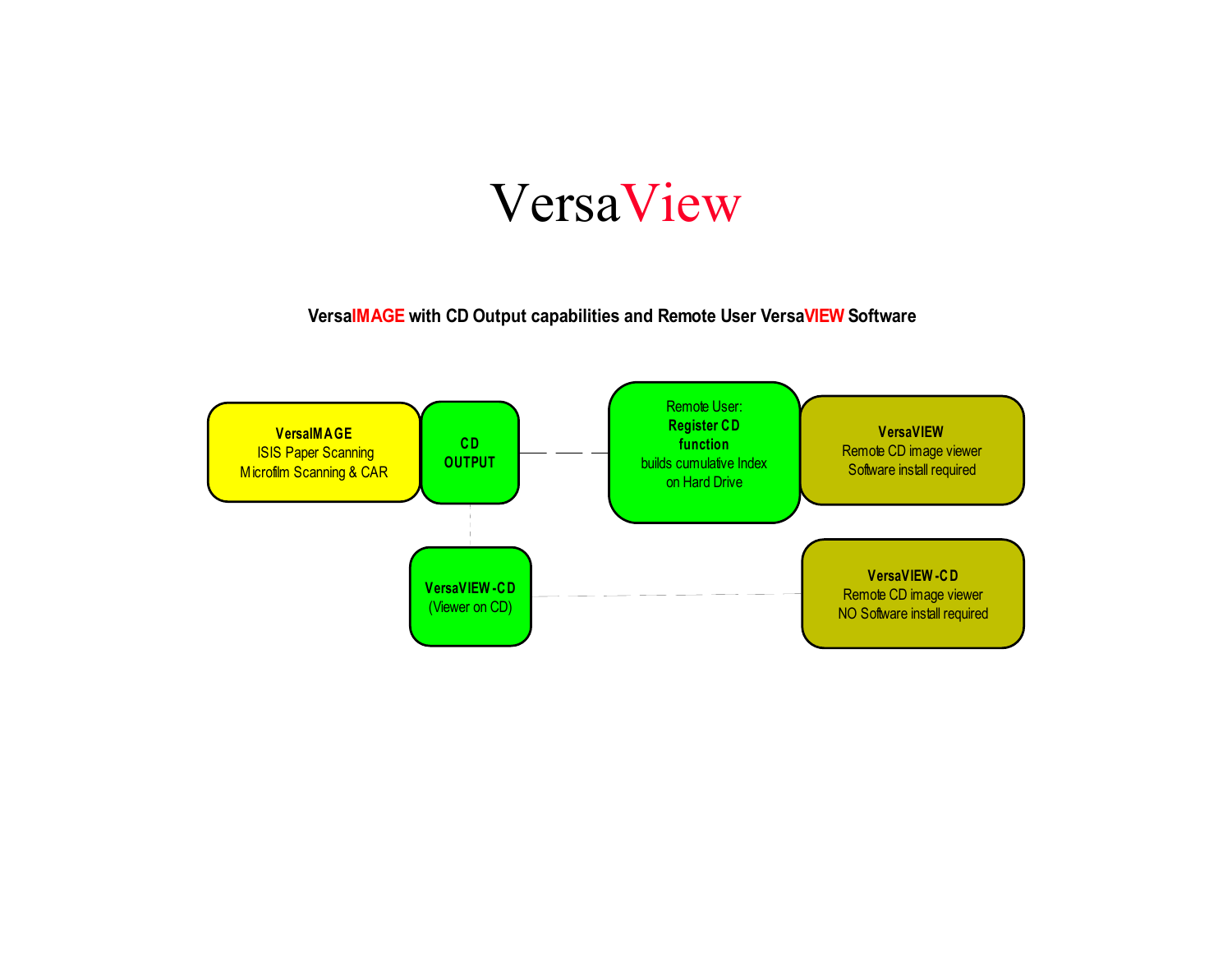## VersaView-GOLD

**VersaIMAGE-GOLD & GOLD/PLUS with CD Output capabilities and Remote User VersaVIEW-GOLD Software**

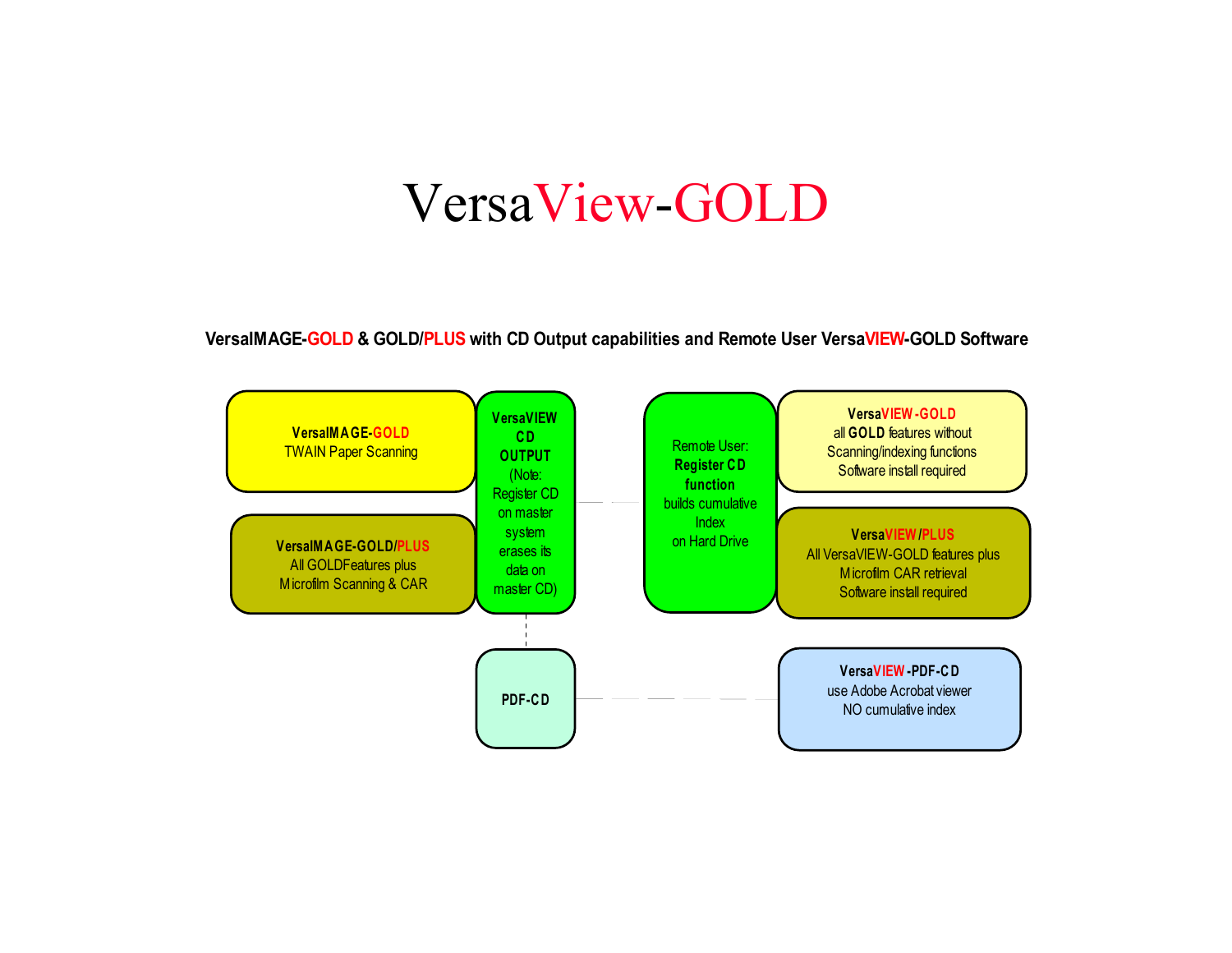## Versa Image's Scanning

- 日 × - I 라 X

lequesti Help

Versahnage 32 - [Net\_Test]

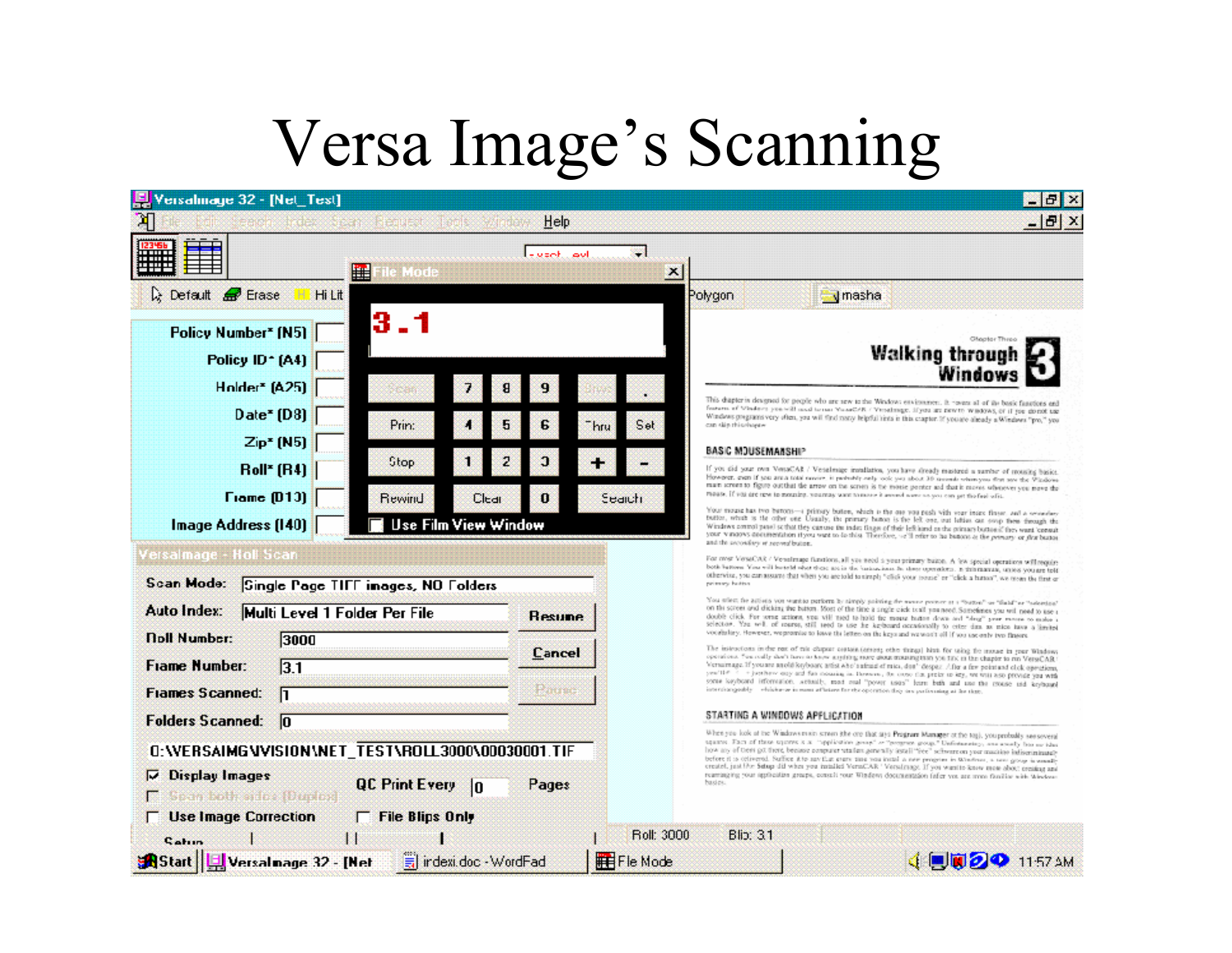# Versa Image Indexing

| /ersalmage.32 - [mage mlexmi]                                        |                                                                                                                                                                                                                                                                                                                                                                                                                                                                                                                                                                                                                                                                                                                                                                                                                                                                                                                                                                                      |
|----------------------------------------------------------------------|--------------------------------------------------------------------------------------------------------------------------------------------------------------------------------------------------------------------------------------------------------------------------------------------------------------------------------------------------------------------------------------------------------------------------------------------------------------------------------------------------------------------------------------------------------------------------------------------------------------------------------------------------------------------------------------------------------------------------------------------------------------------------------------------------------------------------------------------------------------------------------------------------------------------------------------------------------------------------------------|
| <b>Imex</b><br>Help                                                  | 7 NB<br>Rocord # 1 of 4<br>Page 1 of 1                                                                                                                                                                                                                                                                                                                                                                                                                                                                                                                                                                                                                                                                                                                                                                                                                                                                                                                                               |
| Policy Number (N5) 11-111<br>Policy ID (A4)   AA   I<br>Holder (A25) | Chapter Three<br>Walking through<br>Window                                                                                                                                                                                                                                                                                                                                                                                                                                                                                                                                                                                                                                                                                                                                                                                                                                                                                                                                           |
| Intiaz<br>Date $(D0)$<br>10/29/1999<br>$Zip$ (N5)<br><b>aasar </b>   | This obspect is designed for yought who are new to the Windows asymptotest. It "there all of the basic functions and<br>futures of Windows you will need to run VersaCAR / Versalmage. If you are new to Windows, or if you do not use<br>Windows programs very often, you will findmany helpist hims in this chapter. If you are already a Windows "pro." you<br>on skipthis capses.                                                                                                                                                                                                                                                                                                                                                                                                                                                                                                                                                                                                |
|                                                                      | <b>BASIC MOUSEMANSHIP</b><br>If you dd your own VeraCAI, ( Vessimage issullation, you have already masteed a samber of measing bases.<br>However, even if you are a total novice, it probably only tool you shout 30 seconds when you first zaw the Windraw.<br>man scasm is figure out that the arrow on the sitten is the mouse pointer and that it moves whenever you move the<br>mouse. If you are now to mousing, you may want to move it around some so you can get the 'eel of it.<br>Your mouse has two betters-a primary bitton, which is the one you such with your index finger, and a wrong-try<br>button, which is the other one Usually, the primary sutton is the left one, but letties can swap them through the<br>Windows control panel so that they can use the intext finger of their eft hand on the primary runned they were (consult<br>your Whidows decomentation it you want to do this). Therefore, we Il refer to the butters as the polecy or funchation |
|                                                                      | and the secondary or second buises.<br>For most VersaCAS / Versalininge functions, all you need is your paintery better. A few special operations will enquire<br>both budges. You will be reld what those are in the instructions for fresc speculions. In this momed, unless you are told<br>otherwise, you don assume that when you are told to simply "olick your mousa" or "click a hypna" we nown the first or<br>printry helice.                                                                                                                                                                                                                                                                                                                                                                                                                                                                                                                                              |
|                                                                      | You select the actions you want to perform by simply pointing the motoropointe: at a "outton" or "field" or "releation"<br>or the screen and clicking the batton. Most of the time a single click is all you read. Sometimes you will need to see a<br>double click. For some actions, you will used to bold the mouse butten drawn and "drag" your means to make a<br>selection. You will of exerce, still need to use the keyboard occasionally to enter duts as trice anye a liminal<br>vecaturey, However, we seemed to have the letters on the keys are we won't tell if you use only two firgers.                                                                                                                                                                                                                                                                                                                                                                              |
|                                                                      | The interactions in me rest of this eleptor contact (arrang other things) hints for using the mome in your Windows<br>ogentions. You make don't have to know anything more about moraing than you find in this chapter to run VessCAR /<br>versatrage. It you are anotal keyboxed anits who's affect of mice, don't despair. P.Bera few point and clock operations,<br>yes" " " ou just now cay ard fun months is. However, for these that profet to key, we will also provide you with<br>some supposed unamiation, actually, must red "power asen" learn both and use the mouse and orginard<br>interchargeably-whichever is most efficient for the operation they are performing at the time.                                                                                                                                                                                                                                                                                     |
| <b>Press ENTER to Accept.</b><br>ОX<br><b>Base</b><br>Hit 1 of 1     | SLAK ING A VINUOWS APPLICATION<br>When you look at the Windowsmain screen (the sne that says Program Manager at the top), you probably see several<br>squares. Each of three squares is so. "application games" or "wrogway goosp." Unfortunately, one wounly has no idea.<br>how any of then got there, because computer retainers generally install "free" voltware on your machine indiscrepisately<br>before it is delivered. Suffice it to say that every firm you in tall a new program in Windows, a corr group in anothy<br>created, any like Setup did when you installed VeranCAR / Verentrage. Kyou want is know more about creating and<br>restrateging your application groups, consoli your Windows decumentation (when you are refer-function with Windows<br>basics).                                                                                                                                                                                                |
| <b>AStart</b>   U Versalmage 32 - [Ima<br>Filmpot doc - WordPad      | <b>回回クウ 11500m</b>                                                                                                                                                                                                                                                                                                                                                                                                                                                                                                                                                                                                                                                                                                                                                                                                                                                                                                                                                                   |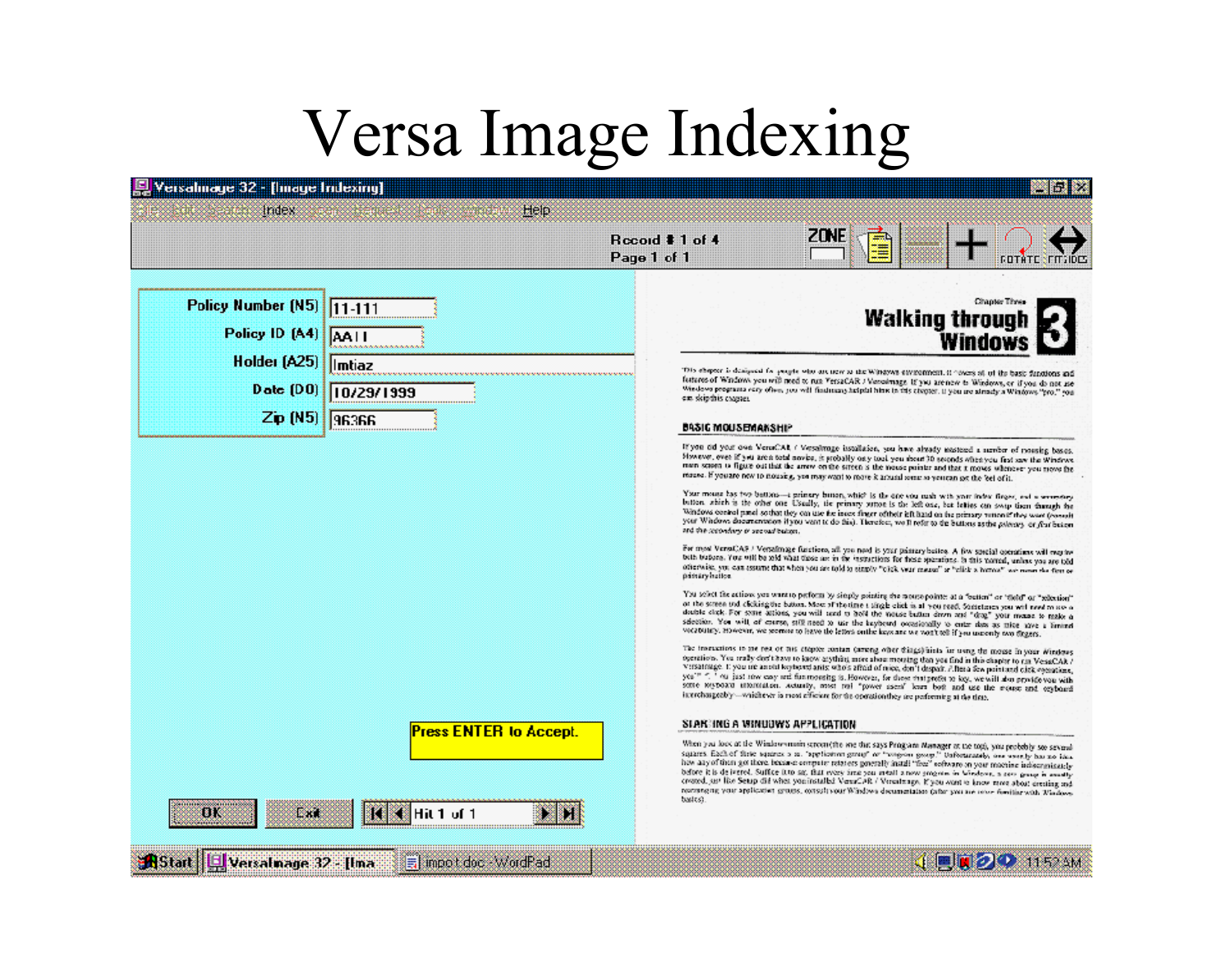# Versa Image Data Import

| E<br>₩         |                |                                      |              |              | <b>Exact Text</b>   | X                                                 |                             |  |
|----------------|----------------|--------------------------------------|--------------|--------------|---------------------|---------------------------------------------------|-----------------------------|--|
| <b>Q</b> Defac |                | Comma Separated Impo <u>rt Setup</u> |              |              |                     |                                                   |                             |  |
| Polic          |                | Versalmage 32 Database To Field # 5  |              | $\Leftarrow$ | <b>Start Import</b> | From Field # 5                                    | <b>Import File</b><br>Close |  |
|                | ∏ ∏            | Policy Number                        | (N5) 11111   |              |                     | 11111                                             |                             |  |
|                | 12             | Policy ID                            | (A4) AA11    |              |                     | AA11<br>I mtiaz                                   |                             |  |
|                | 厅              | Holder                               | (A25) Imtiaz |              |                     | 102999                                            |                             |  |
|                | 匠              | Date                                 | (D8) 102999  |              |                     | 96366                                             |                             |  |
|                | 5              | Zip                                  | (N5) 96366   |              |                     |                                                   |                             |  |
|                | $\overline{6}$ | Roll                                 | (R4)         |              |                     |                                                   |                             |  |
|                | $\overline{7}$ | Frame                                | (B13)        |              |                     |                                                   |                             |  |
|                | $\overline{8}$ | Image Address                        | (140)        |              |                     |                                                   |                             |  |
| Imag           |                |                                      |              |              |                     |                                                   |                             |  |
|                |                |                                      |              |              |                     |                                                   |                             |  |
|                |                |                                      |              |              |                     | Template                                          | Errors                      |  |
|                |                |                                      |              |              |                     | Save Template                                     | G Write to File             |  |
|                |                |                                      |              |              |                     | Open Template                                     | C Correct during Import     |  |
|                |                |                                      |              |              |                     |                                                   |                             |  |
|                |                |                                      |              |              |                     | Delete Template                                   |                             |  |
|                |                |                                      |              |              |                     |                                                   |                             |  |
|                |                |                                      |              |              |                     | Options<br>P Delete Leading Zeros in Alpha Fields |                             |  |
|                |                |                                      |              |              |                     | F. Lowert Multipage 11EF to Folder Ele            |                             |  |
|                |                |                                      |              |              |                     |                                                   |                             |  |
|                |                |                                      |              |              |                     |                                                   |                             |  |
|                |                |                                      | Search       |              |                     |                                                   |                             |  |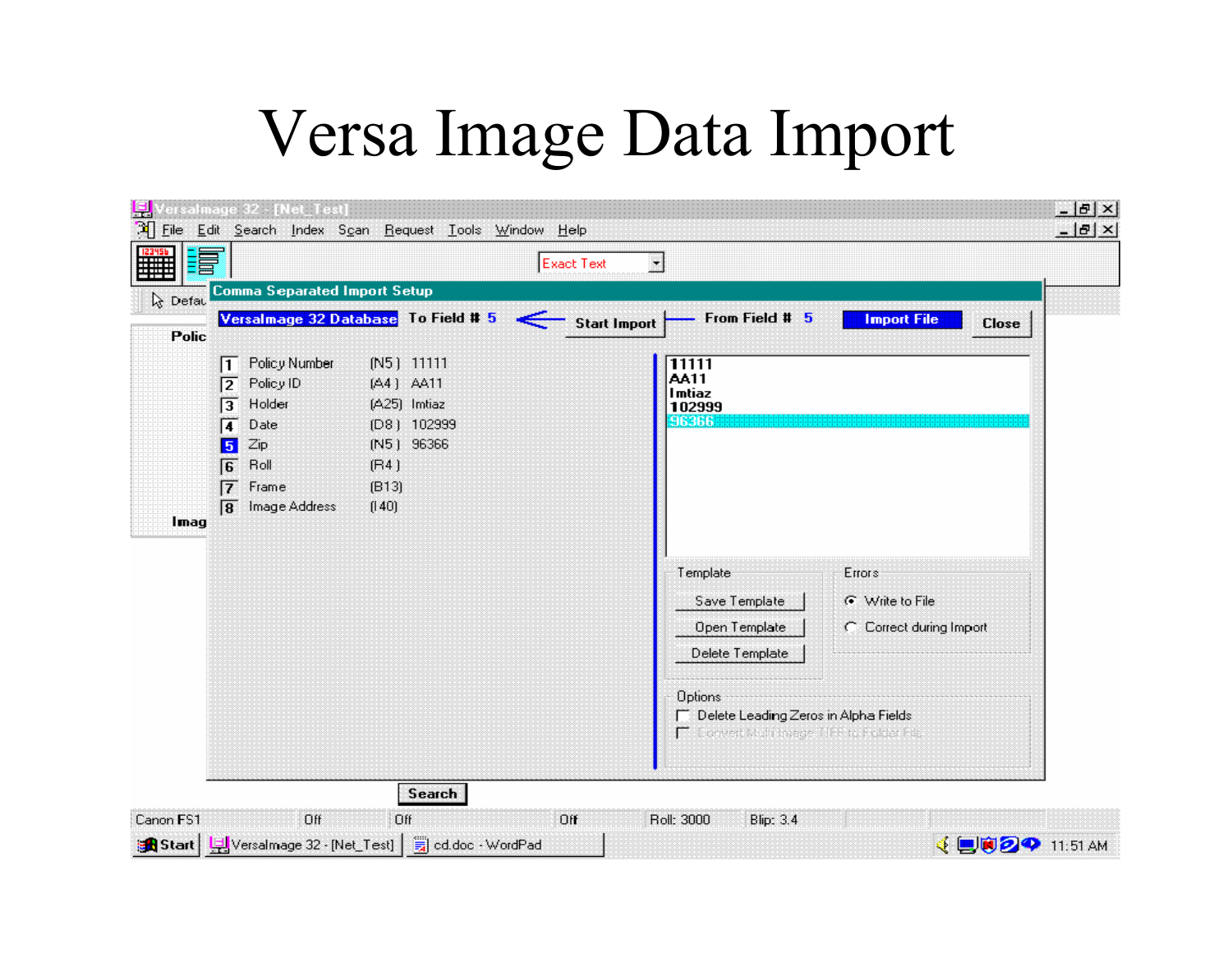# Versa Image Building CD

| 녴<br>sisahiraye 32 - [Net_Test]                                                                  | 에 Help Lile Lakt Search Index Sgan Hequest Lools Window Help<br>Exact Text<br>×                                                                                                                               | $-15x$  |
|--------------------------------------------------------------------------------------------------|---------------------------------------------------------------------------------------------------------------------------------------------------------------------------------------------------------------|---------|
| ₩<br>Le Default & Erase<br>Hi Lite  <br><b>Policy Number* (N5)</b>                               | ■ Redact T Add Text 2 Draw ● Bipse / Polygon<br><b>J</b> masha                                                                                                                                                |         |
| Policy ID* (A4)<br>Holder* (A25)<br>$Date* [D0]$<br>$Zip* (N5)$<br>$Doll* (D4)$<br>Fiame $(B13)$ | <b>G. Build CD</b><br>CD Volume ID:<br><b>Format for</b><br>103099<br>VeisaView<br><b>Batch/Holl to Copy</b><br><b>Batch/Holl List:</b><br>512e:<br>Hes:<br><b>ROLL3000</b><br><b>ROLL3000</b><br>1.0 MB<br>5 | 図図<br>× |
| Image Address (140)                                                                              | 鳔<br>import.doc · WordPad                                                                                                                                                                                     |         |
|                                                                                                  | Totals: 1.3 MB 5<br>$1.3 \, \text{MB}$<br>F<br><b>Non Indexed Batches</b><br><b><i>G</i></b> Display Message Box<br>0 <sub>K</sub><br>Cancel<br>Write Log File                                                |         |

|            |     | <b>Search</b> |     |            |               |                      |  |
|------------|-----|---------------|-----|------------|---------------|----------------------|--|
| Caron FS I | Off | Cff           | 0ff | Roll: 3000 | $B$ lio: $34$ |                      |  |
|            |     |               |     |            |               | <b>UTO 4</b> 1150 AM |  |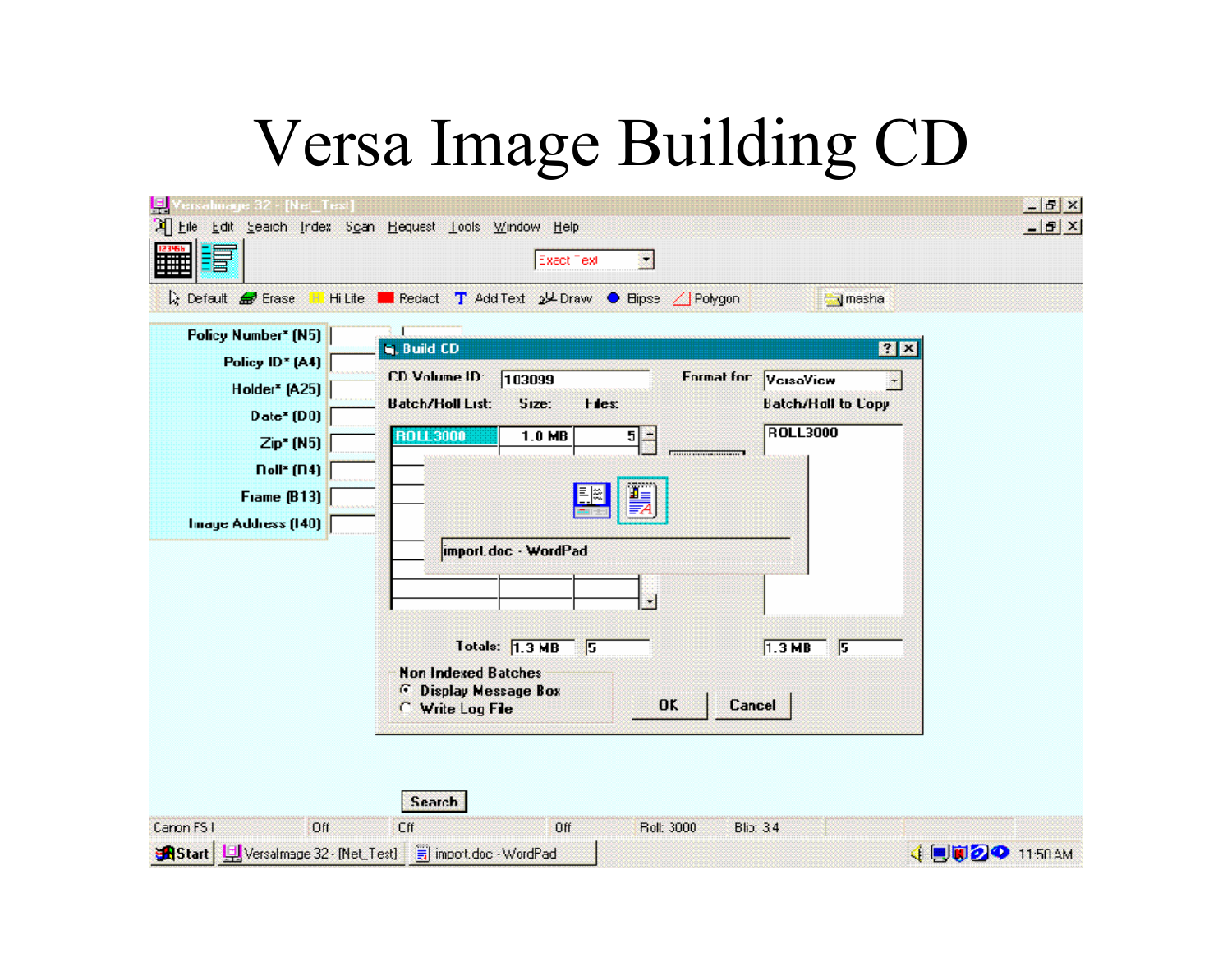# VersaIMAGE.NET

- Developed by Dr. R. Reeves, noted author and lecturer (WinSys 32, C++/C#, Cobol/.NET, etc.)
- Ready for 64 bit architecture
- Multi-thread allows multiple scanners to run off 1 PC
- .NET offers true web compatibility
- •Available 4th Q 2004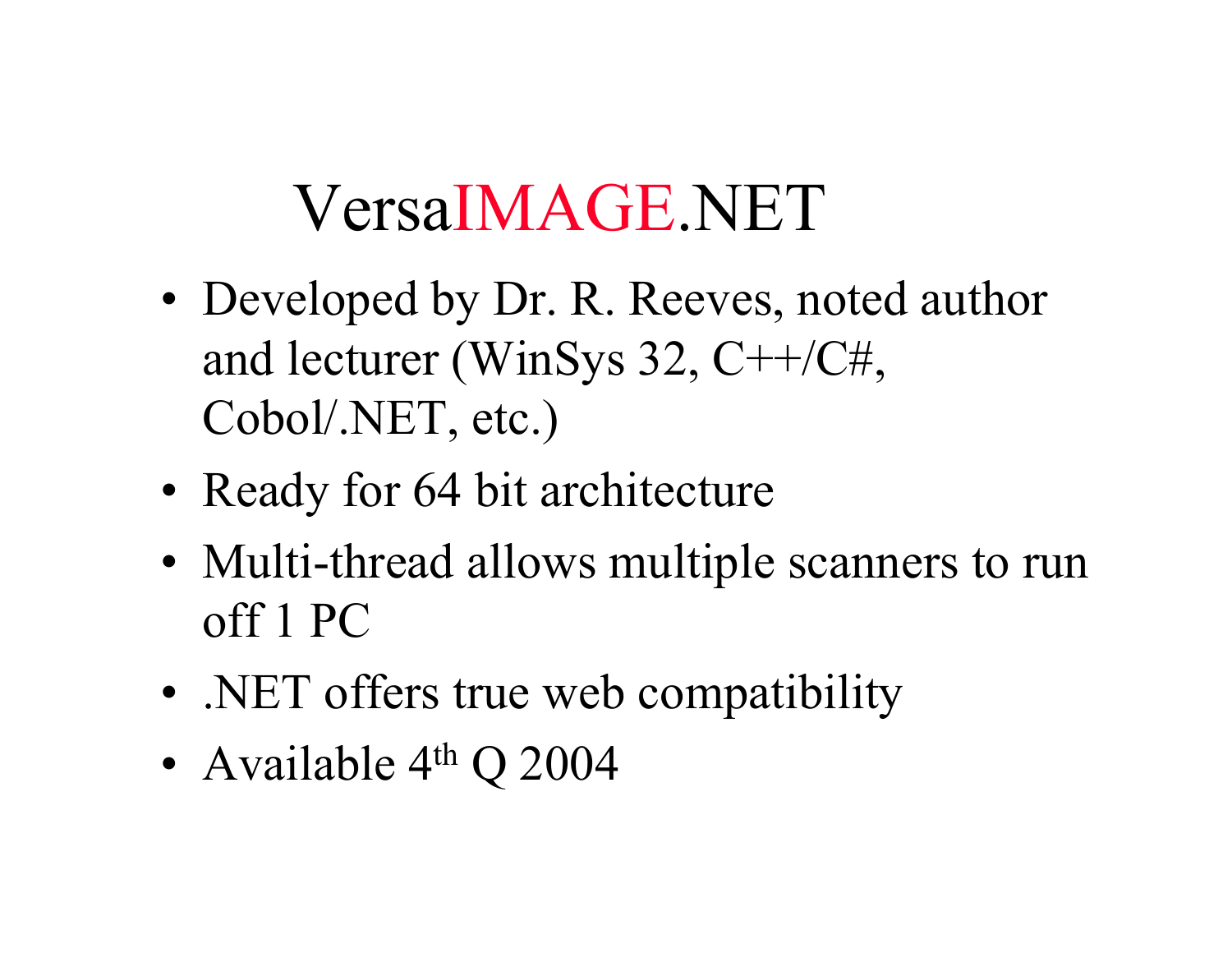#### In Summary, VersaIMAGE …

- Provides platform allowing long-term business relations with customers improving chances of getting repeat business
- Provides upgrade path to the future with new .NET framework VersaIMAGE written in C#